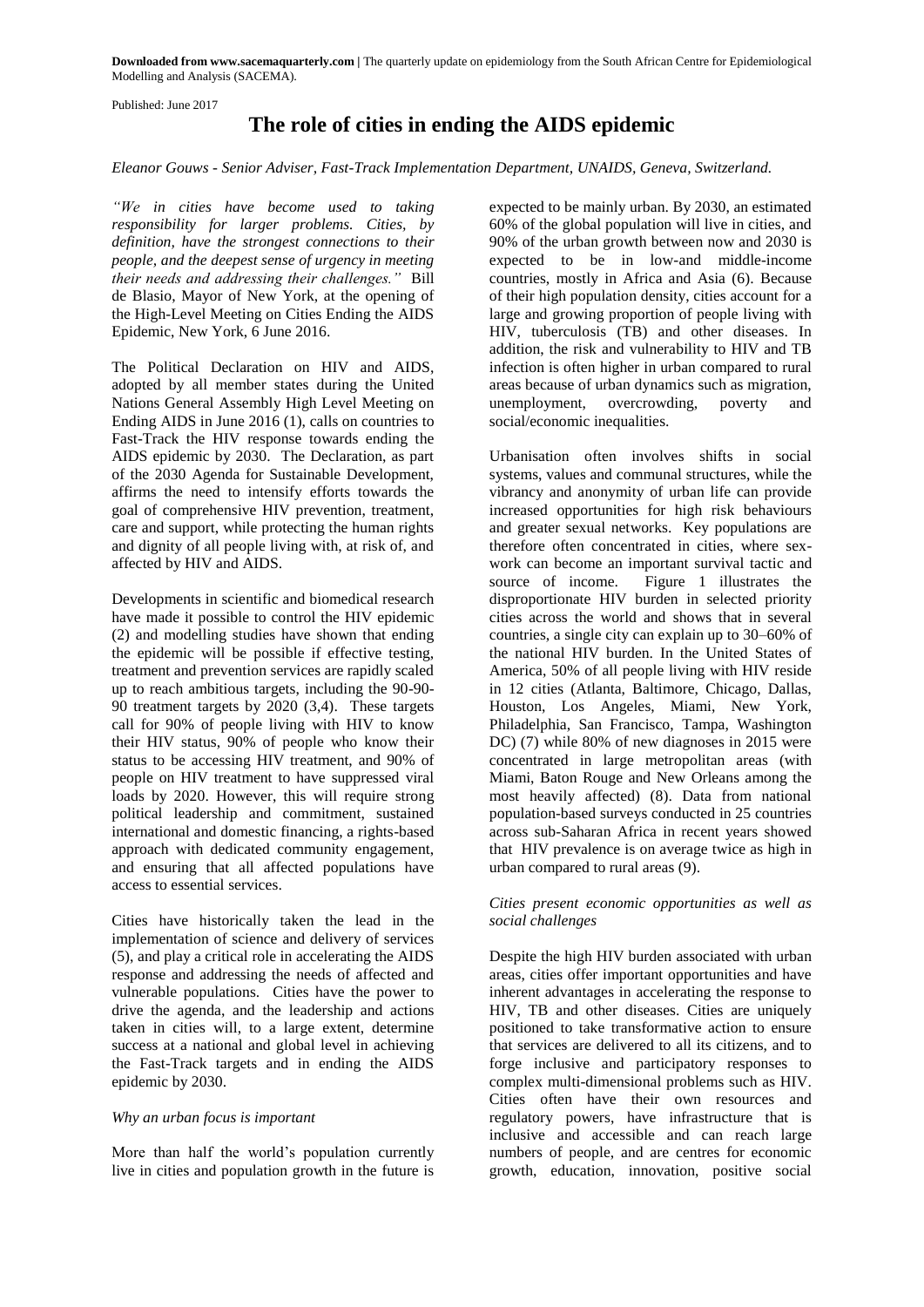

*Figure 1. Proportion of the national number of people with HIV living in selected major cities, 2014/2015 (10).*

change and sustainable development.

Yet cities often face social challenges and rapidly changing demands. These include high levels of migration into and out of the city, poverty, high levels of social and economic inequalities, fragile communities such as those living in informal settlements, crime, violence and discrimination. Concentrations of key populations including sex workers, people who inject drugs and men who have sex with men, all of whom are vulnerable to HIV infection, are often stigmatized and marginalized, and often lack access to basic services such as HIV prevention, testing and treatment. Epidemics such as HIV, TB and other diseases can therefore only be controlled when cities embrace inclusive policies with a human rights approach that ensures access to basic social and health services for all its citizens, including the most marginalised.

#### *Cities are taking the lead in the HIV response*

Since the beginning of the AIDS epidemic, cities have been leading the response through the implementation of new medical and scientific research, community advocacy and sustained political leadership. Innovative approaches have been adopted to reach out to affected populations, to reduce HIV transmission and AIDS-related deaths, while efforts have been made to address issues related to human rights, social exclusion, risks and vulnerabilities. In addition, the HIV response has acted as a pathfinder to addressing other health and social challenges including social

inequities and strengthening infrastructure and health systems.

More recently, cities have been encouraged by and are supported through the Fast-Track Cities initiative to take additional action and to accelerate the HIV response towards ending AIDS by 2030. Strong leadership and political commitment from a number of city leaders, with support from the Fast-Track Cities core partners, including the City of Paris, the Joint United Nations Programme on HIV/AIDS (UNAIDS), the United Nations Human Settlements Programme (UN-Habitat), and the International Association of Providers of AIDS Care (IAPAC), have led to the development and launch of the Paris Declaration on Fast-Track Cities Ending the AIDS Epidemic in December 2014 (11). To date, more than 200 cities and municipalities across the world have signed the Paris Declaration and pledged their commitment to achieving the 90-90-90 targets, and to addressing disparities in access to basic services, social justice and economic opportunities (10).

Cities signing the Paris Declaration commit to achieving the following objectives: 1. Ending the AIDS epidemic in cities by 2030; 2. Putting people at the centre of the AIDS response; 3. Addressing the causes of risk, vulnerability and HIV transmission; 4. Using the city AIDS response for positive social transformation and building societies that are equitable, inclusive, responsive, resilient and sustainable; 5. Building an appropriate response to local needs; 6. Mobilizing resources to integrate public health and development; 7. Uniting as leaders, working inclusively and reporting annually on progress.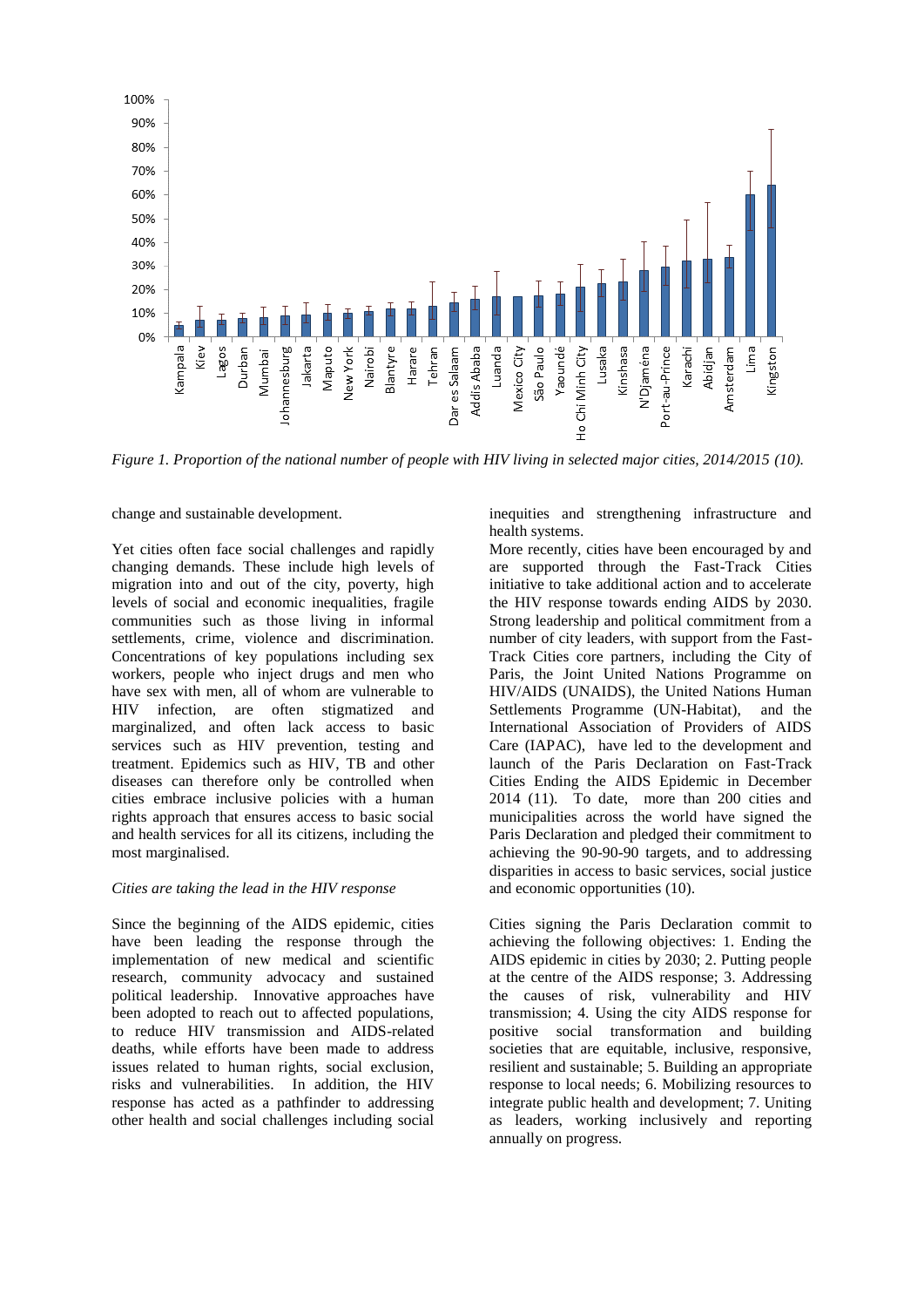*Examples of cities accelerating the response, taking action and making progress towards reaching targets and ending the AIDS epidemic* 

A report released by UNAIDS and Fast-Track Cities partners during a high-level meeting on Cities Ending the AIDS Epidemic in New York in 2016 (10), is testimony to the leadership and commitment of city authorities and of the progress that cities are making in responding to HIV.

Several cities in the Global North, including Amsterdam, London, Melbourne, New York, Paris, San Francisco and Vancouver have reached or are close to reaching the 90-90-90 treatment targets and have reduced the number of new HIV infections to low levels. These cities have shown that, with leadership and political commitment and by ensuring that essential services are delivered to all populations in need, it will be possible to end the epidemic in the near future (10). Mayors of several of these cities are also making sure that HIV prevention, treatment and care programmes are accompanied by social support including nutrition and housing.

In Africa, there are numerous examples of cities that have made significant progress in the HIV response, in scaling up treatment and prevention services, and in significantly reducing the number of new HIV infections and AIDS related deaths (10). Windhoek and Harare are examples of cities with large epidemics in the general population that have provided HIV services for the prevention of mother-to-child transmission of HIV (MTCT) to more than 95% of pregnant women living with HIV. For many countries in Africa, the elimination of MTCT is a priority and in cities such as Blantyre, the Mayor has made it his personal mission to end vertical transmission of HIV. Several cities in the region have made good progress towards the 90-90-90 targets. In Nairobi, for example, an estimated 74% of people living with HIV knew their HIV status at the end of 2015, 64% were receiving treatment and 55% of all people living with HIV had a suppressed viral load (12). Harare has made significant progress in reversing epidemic trends: HIV prevalence in the city, which at its peak was about double the national prevalence, declined from about 20% in 2005 to 13% in 2013 (13), following significant declines in HIV incidence starting in the early 1990s (14). More recently the city has started to implement a comprehensive testing and treatment approach with services available in all city clinics and hospitals.

Many cities in Africa are addressing the needs of key populations (10). For example, sex workers in Cape Town have been educated and are supported by the Women's Legal Centre, a grantee of the Open Society Foundation, on their legal rights and receive legal information, advice and assistance with court hearings and filing of complaints against abuse. Nairobi is working to improve testing, treatment and prevention services for key populations in health facilities that are free from stigma and discrimination, and Casablanca has been one of the first cities in Morocco to introduce methadone maintenance programmes in prisons. Several cities, including Johannesburg, Dar es Salaam and Kigali are strengthening HIV and sexual and reproductive health services for young people and adolescents, among whom HIV infection rates have been high. Outreach programmes in schools, campaigns, peer education and support programmes, and youth-friendly centres have led to improved knowledge, as well as an increase in the demand for, access to, and uptake of key interventions (10).

Several cities have shown innovation in their response to HIV. In Abidjan, the use of mobile phone technology is being tested as a way of improving HIV services, retaining patients in care, ensuring adherence to treatment, and breaking down stigma and discrimination.

Cities are also recognizing the importance of strategic partnerships in moving the HIV response forward. Lusaka is galvanizing support from community-based organizations to expand services to reach more people. Libreville is joining hands with international organizations in France to provide decentralized services in the prevention of MTCT. In addition, mayors and governors from several cities in the region, including Abidjan, Durban, Lusaka, Kinshasa and Accra have taken leading roles in mobilizing their regional counterparts to adopt a Fast-Track cities approach through active recruitment and leading by example.

While this paper only provides a snapshot of progress in cities, there are many more examples of the commitment of cities across Africa to accelerate the HIV response, deliver on the goals of the Paris Declaration and to use the response for positive social transformation (10). The innovation, progress and achievements of these cities serve to inspire and encourage the many other cities that still face numerous challenges and where much still needs to be done in order to reach their targets and end AIDS by 2030.